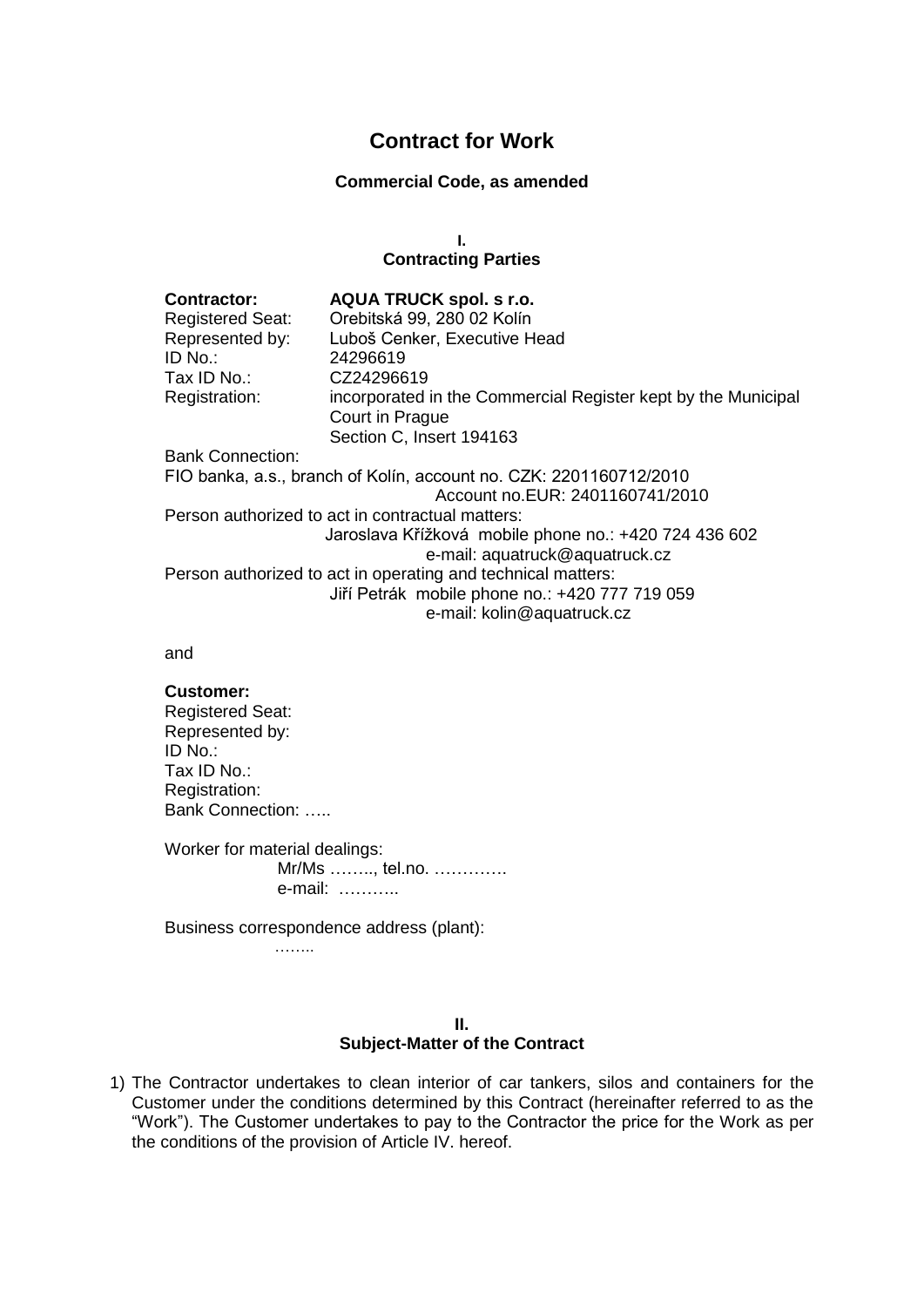2) The place of execution of the Work – cleaning is the lorry car wash and washout of car tankers (silos, containers) at the following address: Orebitská 99, 280 02 Kolín IV, GPS: 50.01 694 6 N, 15.20 958 2 E

**III.**

# **Period of Performance**

- 1) The Contract is concluded for **an indefinite period of time**.
- 2) This Contract may be terminated by means of a written agreement of the Contracting Parties, by means of a written notice without stating a reason for termination with a onemonth notice period starting on the first day of the calendar month following the month during which the notice was delivered to the other Contracting Party, or by means of a written withdrawal from the Contract provided the other Contracting Party violated a provision of this Contract in a material way.
- 3) Material violation of the Contract by the Customer shall especially be considered to be the following:
	- a) Delay with settlement of an invoice longer than 7 calendar days;
	- b) Violation of the Customer`s obligation to notify the Contractor of the real load that was transported before the cleaning the result of which would be threat to or damage of the environment, health or lives of persons, or assets.

### **IV.**

# **Price for Work and Payment Conditions**

- 1) The price for cleaning car tankers, silos and containers (hereinafter referred to as the Price for Work) is referred to in CZK and is included in Annex No. 1 to the Contract, i.e. in the Price List. In case of a payment in EUR by means of an invoice, the current daily exchange rate based on the taxable event specified in the invoice shall be used.
- 2) The Price for Work shall be settled on the basis of an invoice that shall be issued within 15 days following the taxable event date at the latest. The taxable event date shall be understood to be the last day of each calendar month. The Contractor shall be entitled to settlement of the Price for Work in cash provided the Customer is in delay with settlement of a due invoice.
- 3) Maturity of invoices shall be 14 days following the day of their issuance. In the event an invoiced amount is not settled in the determined period of time, the Contractor shall be entitled to charge a late payment interest amounting to 0.05% of the due amount for each, even only a commenced day of delay.
- 4) The settlement day shall be understood the day on which the invoiced amount is credited into the Contractor`s bank account, which is included in the invoice.
- 5) The Contractor shall be entitled to change the Price for Work and to inform the Customer of this change in writing in advance. As well as informing the Customer of the change of the Price for Work, the Contractor shall also send to the Customer a written draft of an amendment to this Contract including the change of the Price for Work.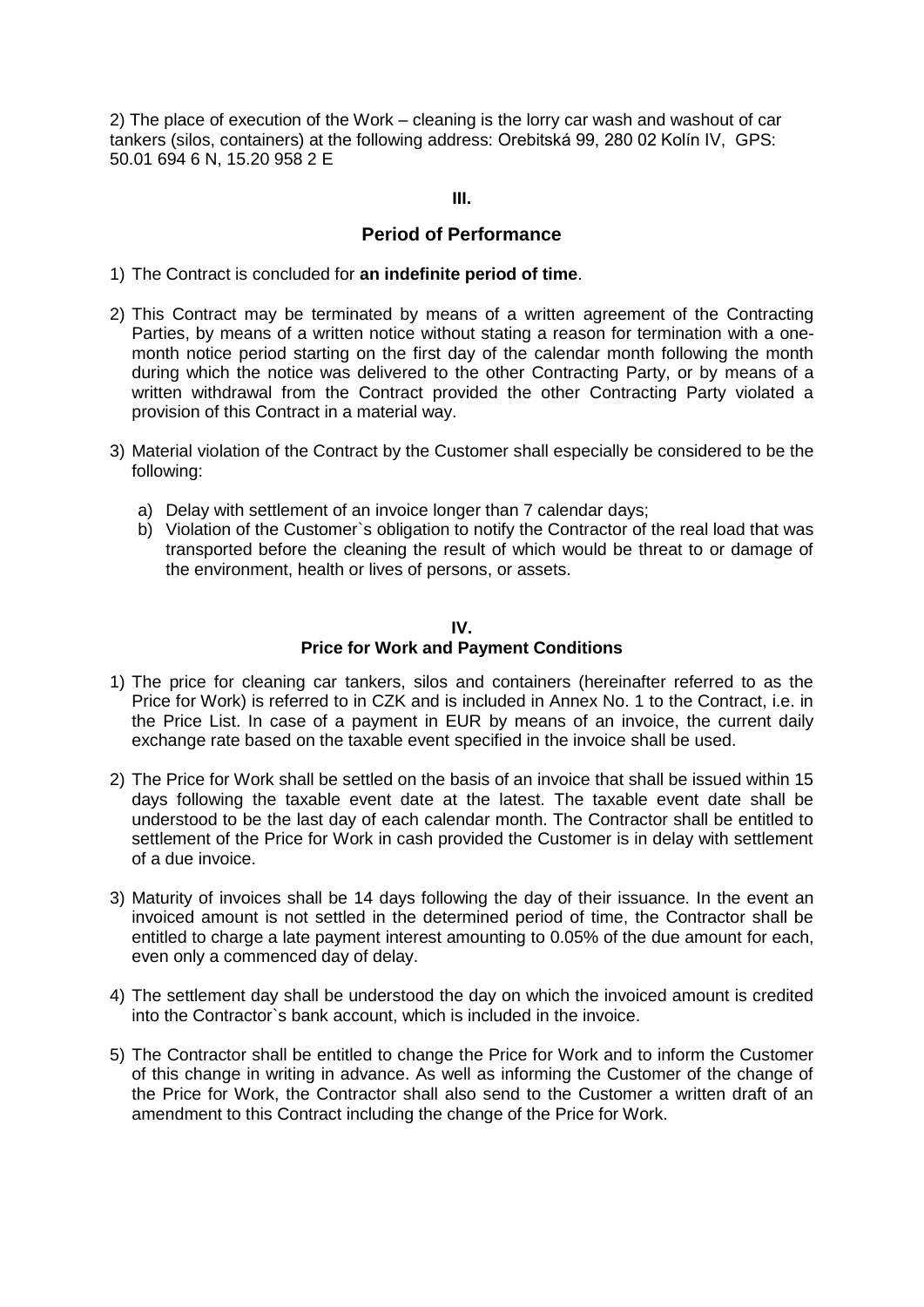6) A change of the Price for Work shall be binding for the Contracting Parties as at the moment that both Parties conclude the relevant amendment to this Contract. Unless an amendment is concluded within 60 days following the day on which the notification of the Price for Work change and the draft of an amendment to this Contract were sent at the Customer`s address that was the last to be communicated to the Contractor in writing, the Contractor shall be entitled to withdraw from this Contract in writing with the notice period of 1 (one) month starting on the first day of the calendar month following the month during which the notice was delivered to the Customer.

### **V. Manner of Execution of Work**

- 1) The Contractor undertakes to execute the Work from Monday to Friday from 6.00 a.m. to 10.00 p.m. Provided it is necessary and following a phone or e-mail arrangement even beyond the working hours non-stop. A lump-sum fee according to the price list is added to the price of washing that is carried out beyond the working hours. The Work shall be executed only provided the operating capacity is satisfactory and provided the order has been accepted.
- 2) The Customer understands that the technical equipment of the washing station does not make it possible to clean car tankers that are dirty from asphalt, glue, resin, dangerous poison, etc.
- 3) The Contracting Parties have agreed that due to the improvement of the occupational safety at the car tankers washing station the Customer shall be obliged to provide a CMR sheet, a material safety sheet concerning the material that was the last to have been transported in the tanker, or to declare in a different conclusive matter what material was the last to have been transported. These documents shall always be provided by the Customer before the cleaning is commenced. In the event that this obligation is violated, the Customer shall be entitled to refuse to execute the Work; such refusal shall not be considered to be violation of the Contract. The Customer shall observe instructions for drivers that are a part hereof in the form of an annex to this Contract.
- 4) The Customer or as the case may be the car tanker driver undertakes to observe general legal regulations concerning environmental protection, occupational safety, hygiene and fire protection.
- 5) The Contractor shall inform the Customer of a planned shutdown of their production facility. During this time the Contractor cannot fulfil their obligations arising out of this Contract. This information shall be provided in writing (a fax or an e-mail message shall be sufficient); in case of a planned shutdown it shall be provided at least 2 weeks in advance, in case of an unplanned one it shall be provided as soon as the shutdown has been identified without undue delay (by fax, e-mail or phone).
- 6) In the event that a car tanker, a silo or a container contain a larger amount of the residue of the product having been transported, the price for disposal of this residue shall be added to the price for washing. The driver shall confirm the contents of the residue of the product by signing the delivery note.

#### **VI. Execution of Work**

1) Following each execution of the Work according to this Contract for Work, the Contractor undertakes to issue to the Customer an original of ECD – the Eftco Cleaning Document,